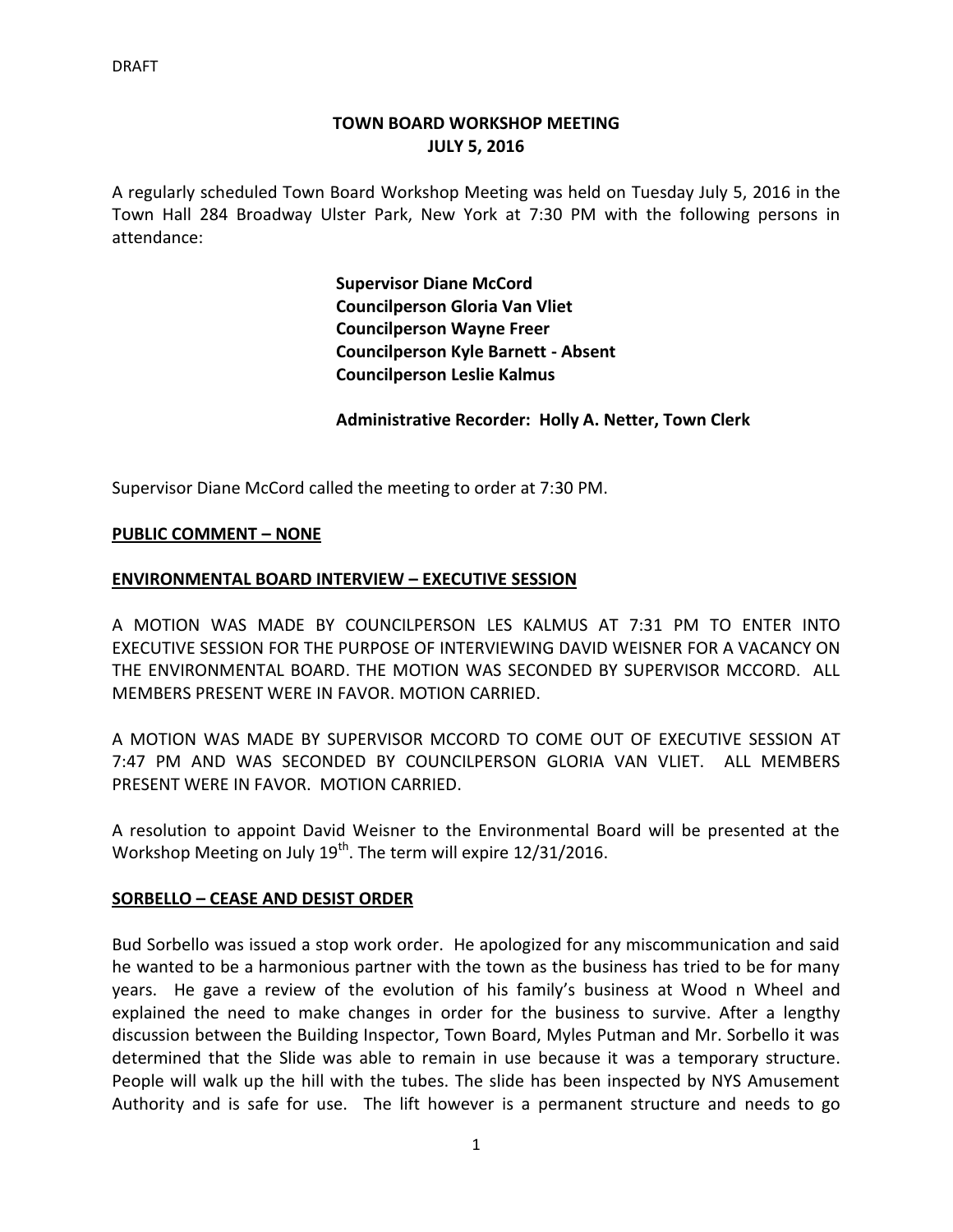through the Planning Board process prior to the lift being installed. Bud is on the agenda for next month's Planning Board meeting. The process can take 3 – 4 months. Questions of the rock wall and inflatable amusement area were also discussed. It was determined that permits were not needed for these structures because they are temporary in nature. It was agreed that the stop work order was for the installation of the new lift and any new construction.

### **DISCUSSION ON DEVELOPMENT OF OUR COMPREHENSIVE MASTER PLAN**

Supervisor McCord and Councilperson Les Kalmus have spent a lot of time working on an RFP for a new comprehensive plan based on examples from New Paltz and the Town of Batavia. The RFP for the comprehensive plan was discussed but there was a difference of opinion on how detailed the RFP needed to be. A suggestion of forming a committee from all areas of the Town was made. Myles Putman will be asked to be the advisor and a 5 person committee comprised of 1 member from each of the following boards: Planning, Environment, Waterfront, Zoning and a councilperson representing the Town Board. A resolution to start the group will need to be passed.

### **LENNY LIBERTA- TRANSFER STATION UPDATE**

Lenny gave an update of the Transfer Station. He has been receiving a lot of positive feedback regarding the improvements that have been made to the Transfer Station. He has a few volunteers who are dedicating some time to try to educate the people on recycling. Lenny would like to have more volunteers on Saturdays perhaps members of the Environmental Committee to come help with the education process. Lenny suggested getting 4' x 4' signage for Transfer Station so people know where to find them. Councilperson Freer explained the State has control over the signage on 9W. Lenny would also like to accept garbage from neighboring towns and charge them a higher rate than the residents pay. Lenny believes the chain link kennels are still in good shape and can be utilized by someone. Jill Shufeldt, Dog Control officer, will be asked to see if we can sell or make a deal with the ASPCA. They are worth more than just scrap pricing. The Board agreed the building can be taken down in the fall by the Highway Department after the paving season is done. Lenny would like to install hand sanitizer pumps in four locations so people can clean up. The Town Clerks office will do research on the pricing of the dispensers. Lenny would also like to have an open house and serve coffee for residents on Saturday.

### **RECREATION BUILDING- REVIEW PROPOSAL**

Once again the Recreation Building was discussed. Questions of why  $4 - 5$  garage doors were needed. What kind of concrete will be needed so salt does not damage the floor; what type of footing will be needed. Will the building be finished on the inside, will there be a bathroom? Where is the electric being installed? Councilperson VanVliet asked why there weren't other bids included for a metal building, it may be less expensive. Charlie Wesley had submitted a proposal for providing architectural drawings and specifications for the new 2400 square foot Recreation Department Building. Councilperson Freer asked Charlie if he would be willing to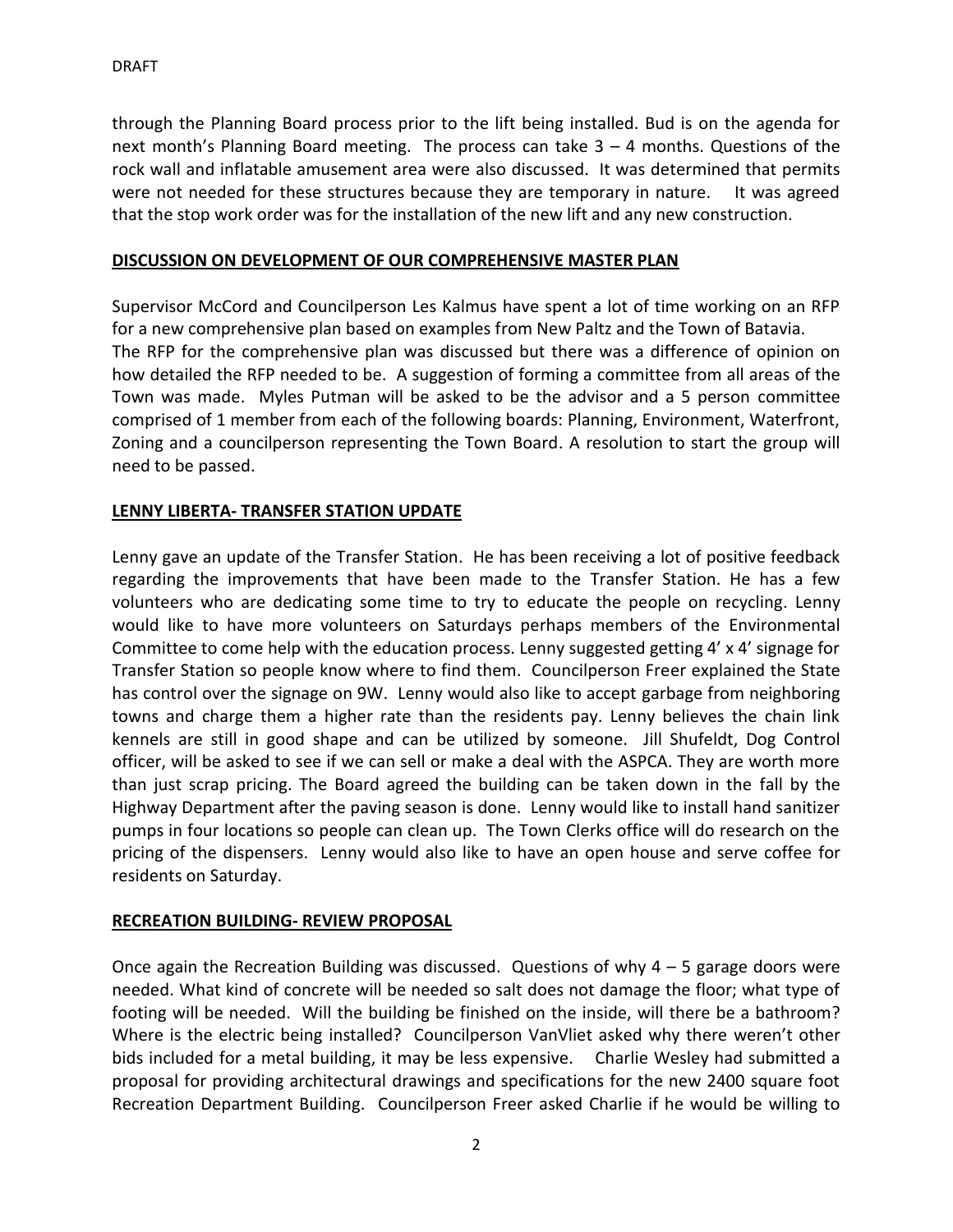draw a conceptual set of plans, they did not need be certified or as detailed as his original proposal. Charlie agreed he could do what was asked.

## **ESOPUS AD-HOC ECONOMIC DEVELOPMENT COMMITTEE**

Some members of the recently formed Ad-hoc Committee for Economic development attended the meeting. The Board seemed satisfied with the Mission Statement they read at the last meeting. Councilperson Les Kalmus feels this Board is a good opportunity and should be in place for a year with members checking in every 2-3 months on the progress it is making. Councilperson Freer said he thought it would be helpful to be copied on minutes of the Ad – Hoc Committee meeting but the Board was not looking to micro managing the committee. Everyone knows it will take time for things to get accomplished so the Committee will keep the Town Board abreast of what is going on. Howard Slotnik, member of the Committee, asked if it would be possible to have a link added to the website for people who are interested in bringing business to the Town. There are many pieces of property in the Town such as, Anna Devine, Dyno Nobel, and Kosco, that could be attractive for businesses. Councilperson Les Kalmus said there are areas that were once commercial and it would be nice to rejuvenate those areas. The idea of sending out a questionnaire to see what the residents would like to see in the town was discussed and could be helpful. The opportunity is there, the economy is coming back. The Committee and the Board look forward to working together and getting things going. Councilperson Freer said he would like to see controlled growth. Steady smaller businesses with 4 - 5 workers verses one big company who is here today and gone tomorrow. Myles Putman said we need to play off of Kingston. People looking to buy are interest in schools and taxes. Scenic Hudson, although a good partner, has taken a substantial amount of property off of the tax roll and it kills the other Town residents. New business may be able to utilize the tourism points of interest to their advantage such as a café near the hiking trails, rental business for kayaks or other equipment for the Hudson. Smart growth is the way to go.

The question of whether the process for bringing in new business is streamlined enough was brought up. Although improvements have been made, it is still a  $3 - 4$  month process to get through the Planning Board. The service of Pre-submission helps out a great deal. Councilperson Freer said he still feels a quicker way to deal with the planning stage is having a 5 person Board with alternates.

## **COMPREHENSIVE PLAN**

Myles Putman is willing to work on Phase one of the Comprehensive Plan and develop the RFP. Supervisor McCord said she would like to see the budget have money set aside for a grant writer. There are a lot of free or matching grants and no one has the time or the expertise currently to write the grants.